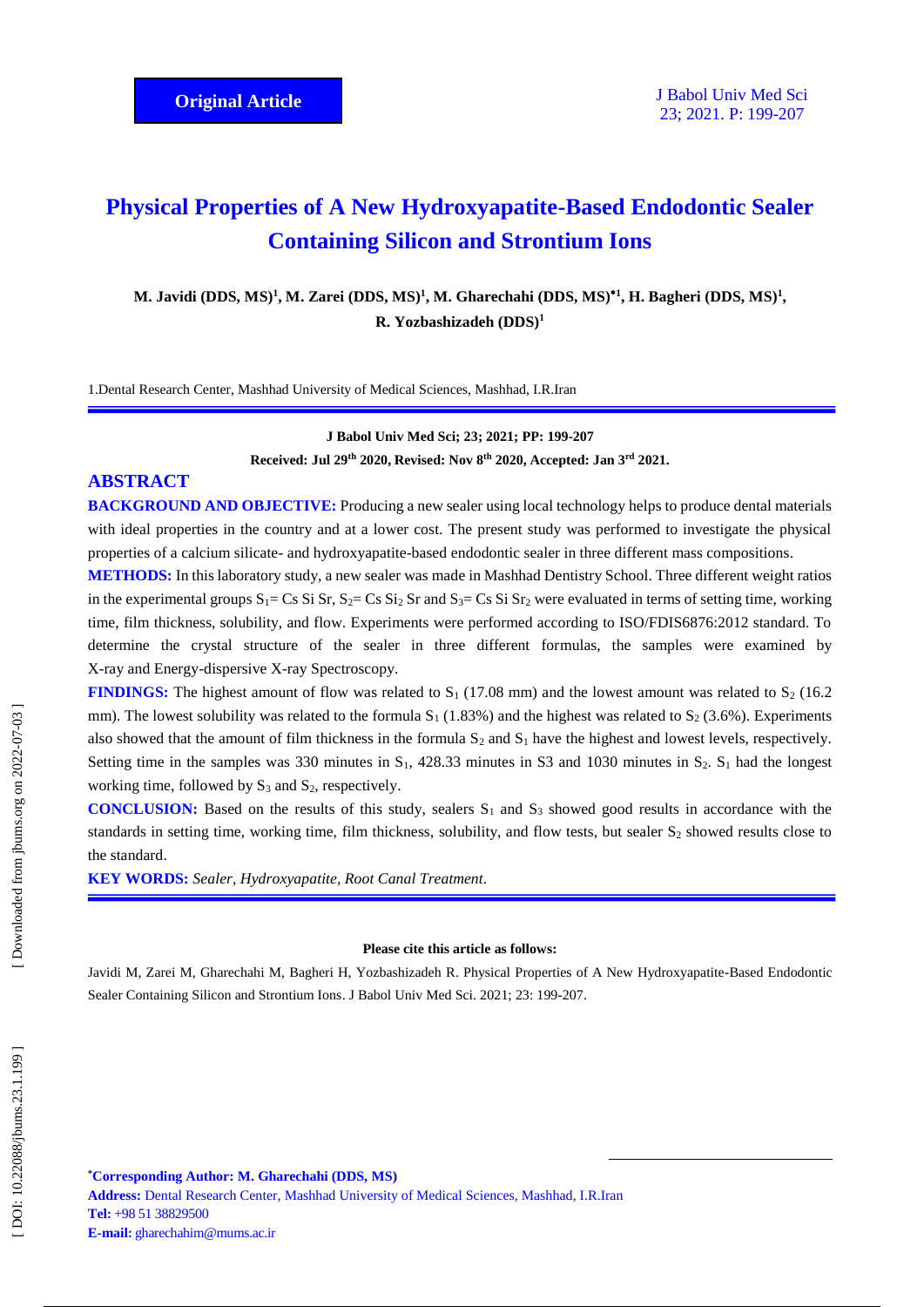**Introduction <sup>S</sup>**o far, many sealers have been produced and considerable efforts have been made to investigate their biological and physical properties. Considering that endodontic treatments are part of routine treatments Iran and in these treatments, sealers play an essential role in sealing the root canal and preventing the penetration of microorganisms, the use of more ideal sealers allows us to have better quality treatments and more success (1 -3). The use of local technology, in addition to the possibility of making dental materials with ideal properties, leads to better supply of these materials in the country and at a lower cost. The new generation of sealers are based on calcium silicate, which have very good mechanical and chemical properties, including good sealing (4), antibacterial activity (5), tissue compatibility (6) dentin bonding (7), differentiation of dental pulp stem cells and biomineralization (8).

Hydroxyapatite is the main building block of teeth and bones. This compound induces the formation of hard tissue in contact with the bone and periapex. One of its disadvantages is its fragile structure. To eliminate this defect, hydroxyapatite is combined with various elements such as silicon and strontium, which improves its physical properties (9). Considering the properties of bioceramic sealers as well as the properties observed in strontium and silicon in previous studies, a hydroxyapatite -based sealer was produced in Mashhad University of Medical Sciences. After producing any type of dental material, several in vivo and in vitro studies should be performed. Evaluation of mechanical properties is an essential part of testing. These studies pave the way for clinical trials.

In this study, the purpose of laboratory experiments was to investigate the setting time, working time, film thickness, solubility and flow of a new sealer produced in Iran, which is based on hydroxyapatite materials containing silicon and strontium ions with three different weight ratios and the results were compared with ISO/FDIS6876:2012 standard. Based on the results of previous studies on the effects of strontium and silicon in medicine, as well as similar studies in dentistry, we decided to produce a new hydroxyapatite based sealer that contains strontium and silicon ions, and tried to adopt a new design and formulation to eliminate the defects of other existing sealers while introducing a chemical composition different from the sealers available in the market. The aim of the three formulas adopted in this study was to achieve the best composition and the most ideal properties. For this

reason, the materials were combined in different ratios to create the three main formulas for this study .

# **Methods**

This laboratory study was approved by the ethics committee of Mashhad University of Medical Sciences with the ethics code IR.MUMS .DENTISTRY.REC.1397.104 and aimed to investigate the physical properties of a new domestically produced ceramic sealer. Tests related to working time, setting time, film thickness, solubility, and flow were performed based on ISO/FDIS6876:2012 standard tests.

#### **Sealer production procedure:**

**Production of silicon -hydroxyapatite:** Synthesis of silicon -hydroxyapatite was performed by sol -gel process in aqueous/alcoholic medium, assuming the substitution of silicate ions with phosphate. For this purpose, 0.02 mol of tetraethyl orthosilicate in 100 cc of aqueous/ethanol solution was placed on a magnetic stirrer until hydrolysis process is done completely. Then 0.28 mol of sodium dihydrogen phosphate was dissolved in 100 cc of deionized distilled water and added to a container containing tetraethyl orthosilicate. The pH of the solution was adjusted to 10 using normal sodium hydroxide. As a source of calcium ions, 0.5 mol of calcium chloride in 200 cc of water was used. Finally, the following molar ratio was established:

#### **[Ca+2]/ [P+Si] = 1.67**

Calcium chloride solution was gradually added to the solution containing phosphate and silica. The resulting material was placed in a stirrer at 80 °C for 12 hours. After 12 hours, the liquid phase was separated and the resulting solid was dried at ambient temperature. In order to remove residual nitrate and complete the crystallization reaction, the resulting powder was exposed to 800 °C for 2 hours. After heat treatment, the resulting ceramic mass was ground by a mortar. After drying, the resulting powder was sieved with a sieve with 37 -micron pores.

**Preparation of strontium -hydroxyapatite:** Synthesis of strontium -hydroxyapatite was also performed by sol -gel process in aqueous medium, assuming the substitution of strontium ions with calcium. For this purpose, 0.05 mol of strontium chloride and 0.45 mol of calcium chloride were first dissolved in 200 cc of deionized distilled water. Then, 0.3 mol of sodium dihydrogen phosphate was dissolved in 200 cc of deionized distilled water. The pH of the solution was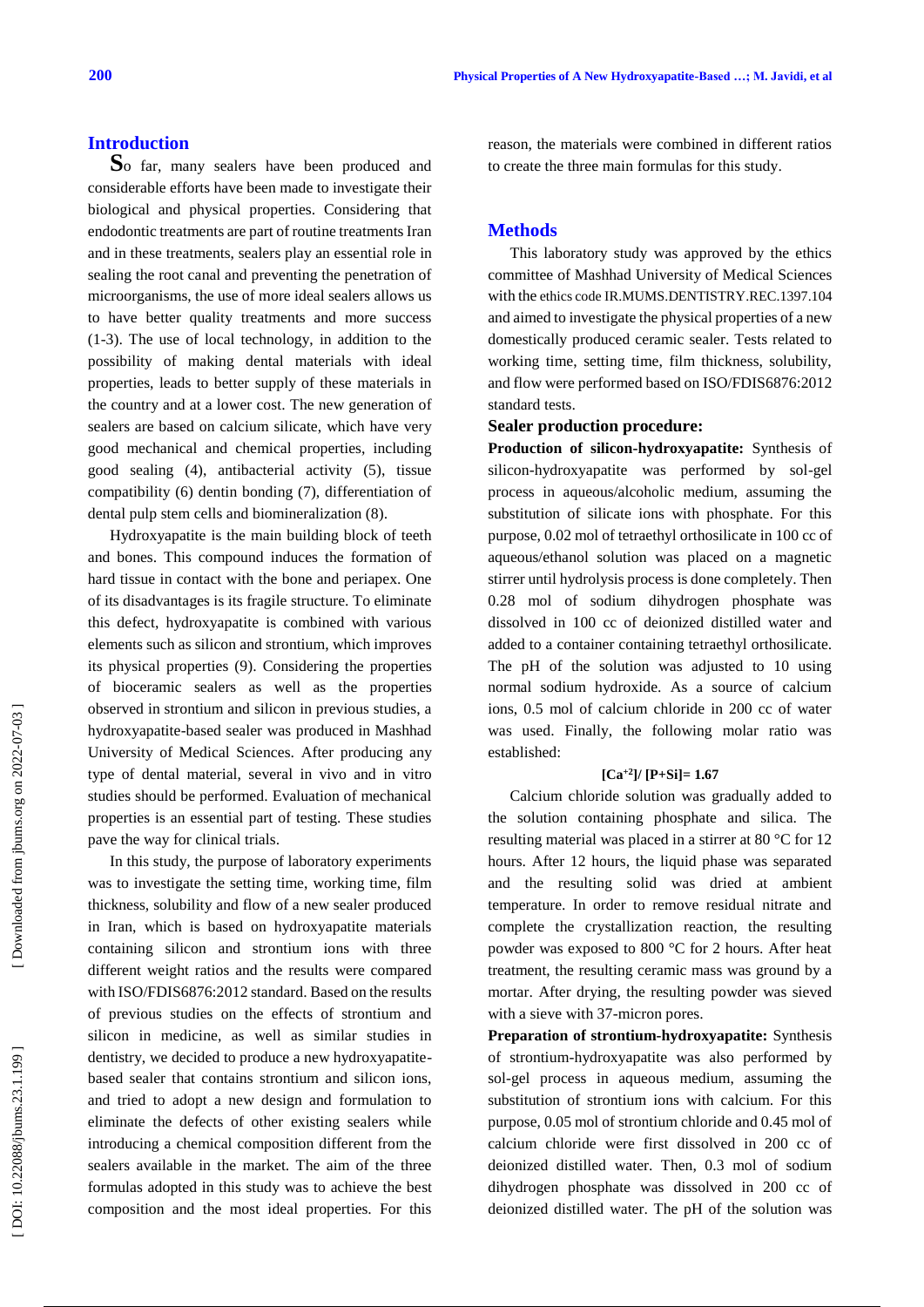adjusted to 10 using 1 N sodium hydroxide. Finally, the following molar ratio is established:

# **[Ca+2+Sr+2]/ [Pi] = 1.67**

Then all the mentioned steps for making silicon hydroxyapatite were repeated.

**Production of tricalcium silicate:** Synthesis of tricalcium silicate was performed by sol -gel process in aqueous/alcoholic medium. First, 0.5 mol TEOS was mixed in 200 cc of water and nitric acid (as a catalyst) to complete the hydrolysis process. Then 1.5 mol of water -soluble calcium nitrate was added to it and stirred at 80 °C to become a gel. The resulting gel was dried in an oven at 120 °C and the resulting white powder was placed at 1200 °C for 10 hours. Then sieving the ceramic powder was done as mentioned above. All three powders were examined by X -ray and Energy dispersive X -ray Spectroscopy to evaluate the crystal structure.

**Composition of sealers:** After successful production of C<sub>3</sub>S, Si-HA and Sr-HA, it was necessary to achieve the desired percentage of these materials for sealer composition. By testing the different mass compositions of these materials and using different liquid compositions, it was found that the three mass compositions  $S_1 = Cs S$  is  $Sr, S_2 = Cs S$  is  $S_2$  and  $S_3 = Cs S$  is Sr <sup>2</sup> in combination with the solution of monosodium phosphate as sealer fluid, offers acceptable properties.

**Flow calculation:** 0.05±0.005 ml sealer with a graduated syringe was poured in the center of one of the glass plates and 180±5 seconds after the start of mixing, the second glass plate was placed centrally above the sealer. An additional weight was placed on top of that glass plate to reach a total mass of  $120±2$  grams. Ten minutes after mixing, the weight was removed and the maximum and minimum diameters of the compressed circular sealer were measured. Three measurements were performed and its mean was recorded as flow.

**Calculation of working time:** To determine the working time of seals, the flow test process was used, except that the sealer was evaluated in a longer time; in fact, until the sample diameter was 10% less than the sample diameter in 180 seconds, this evaluation continued. Three time points were determined and its average was calculated and recorded as working time.

**Calculation of setting time:** Every 5 minutes, the setting of the sealer was checked by placing the tip of a syringe needle on its surface. When it was time of setting, the Gilmore index was carefully lowered vertically on the horizontal surface of the sealer. If serration or jaggedness was observed, the needle was raised and the head was cleaned and placed in a new position on the sealer surface. This action was repeated so that the serration or jaggedness were no longer visible. The time of completion of mixing was recorded. Three time points were determined and its mean was recorded as setting time.

**Calculation of film thickness:** A part of the sealer was placed in the center of one of the glass plates and the other glass plate was placed centrally on the sealer. After  $180\pm10$  seconds from the start of mixing, a force of 150 N was applied vertically to the upper glass. After 10 minutes from the start of mixing, the thickness of two glass plates and a thin layer of sealer between them were measured by micrometer. The thickness of the sealer thin layer was calculated based on the difference between the thickness of the two glass plates with and without sealer and was recorded as film thickness.

**Solubility calculation:** The sample was placed in a shallow container A. 50±1 ml of water was added and placed in the chamber for 24 hours. An oil filter was placed in the funnel and the funnel was placed in container B and water along with the samples was poured into the oil filter. Container B was placed with the collected water in an oven at  $110\pm2$  °C and its water was evaporated to obtain a constant mass. The difference between the main mass of the shallow container and its final mass was recorded with an error of 0.001 g as the amount of sealer removed from the samples. Mean size was recorded as solubility. According to ISO/FDIS6876:2012, all experiments were repeated three times and the results were expressed using the mean and standard deviation .

# **Results**

Findings of this study include 6 parts in the sections of XRD analysis and EDS analysis to determine and compare film thickness, solubility, setting time, working time and flow.

**Result of X -ray diffraction (XRD):** XRD pattern analysis confirmed the formation of apatite structure in the presence of silicon and strontium ions and the substitution of strontium and silicon ions in the hydroxyapatite structure. The XRD pattern for silicate composition also showed that the reaction product was a mixture of dicalcium silicate and tricalcium silicate (Figure 1).

**EDS Analysis:** Figure 2 shows the SEM image of the surface of calcium silicate particles. As can be seen, the size of calcium silicate crystals is a maximum of 1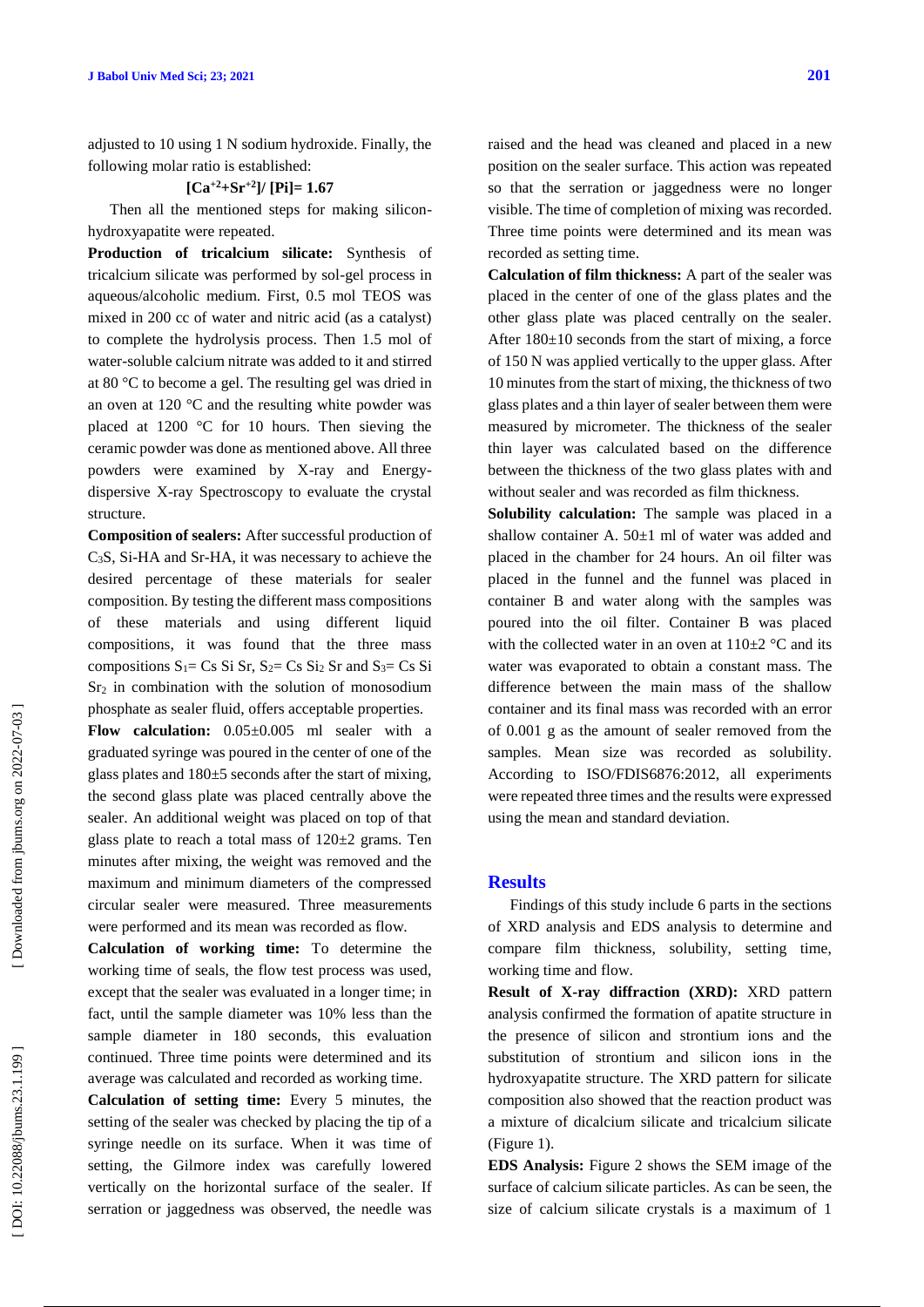micrometer and has a structure close to hexagonal. EDS analysis indicates the presence of calcium, silicon and oxygen. Figure 3 shows the SEM image of Si -HA ceramics, showing hexagonal crystals similar to apatite crystals. EDS analysis shows the presence of silicon ions in the synthesized ceramic structure. Figure 4 shows the SEM image of Sr -HA ceramic, which shows hexagonal crystals similar to apatite crystals. EDS analysis shows that Sr ions have replaced calcium ions. The highest amount of flow is related to the formula  $S_1$ with a value of 17.08 mm and the lowest amount is related to  $S_2$  with a value of 16.2 mm. The lowest

solubility is related to formula  $S_1$  with a value of 1.83% and the highest amount is related to  $S_2$  with a value of 3.6%. Experiments showed that the amount of film thickness in the formula  $S_2$  and  $S_1$  with the values of 67.33 µm and 34.66 µm, respectively, have their highest and lowest levels. Regarding the setting time, the test results showed that the setting time in the samples is 330 minutes in  $S_1$ , 428.33 minutes in  $S_3$  and 1030 minutes in  $S_2$ . The results showed that  $S_1$  gives us the maximum working time, which is equal to 33.33, followed by S 3 and S <sup>2</sup> with the working times of 27.33 and 17.33, respectively (Table 1).



**Figure 1. XRD pattern of silicon hydroxyapatite (A), strontium hydroxyapatite (B) and tricalcium silicate (C)**



**Figure 2. SEM image and EDS analysis of tricalcium silicate/dicalcium silicate particles**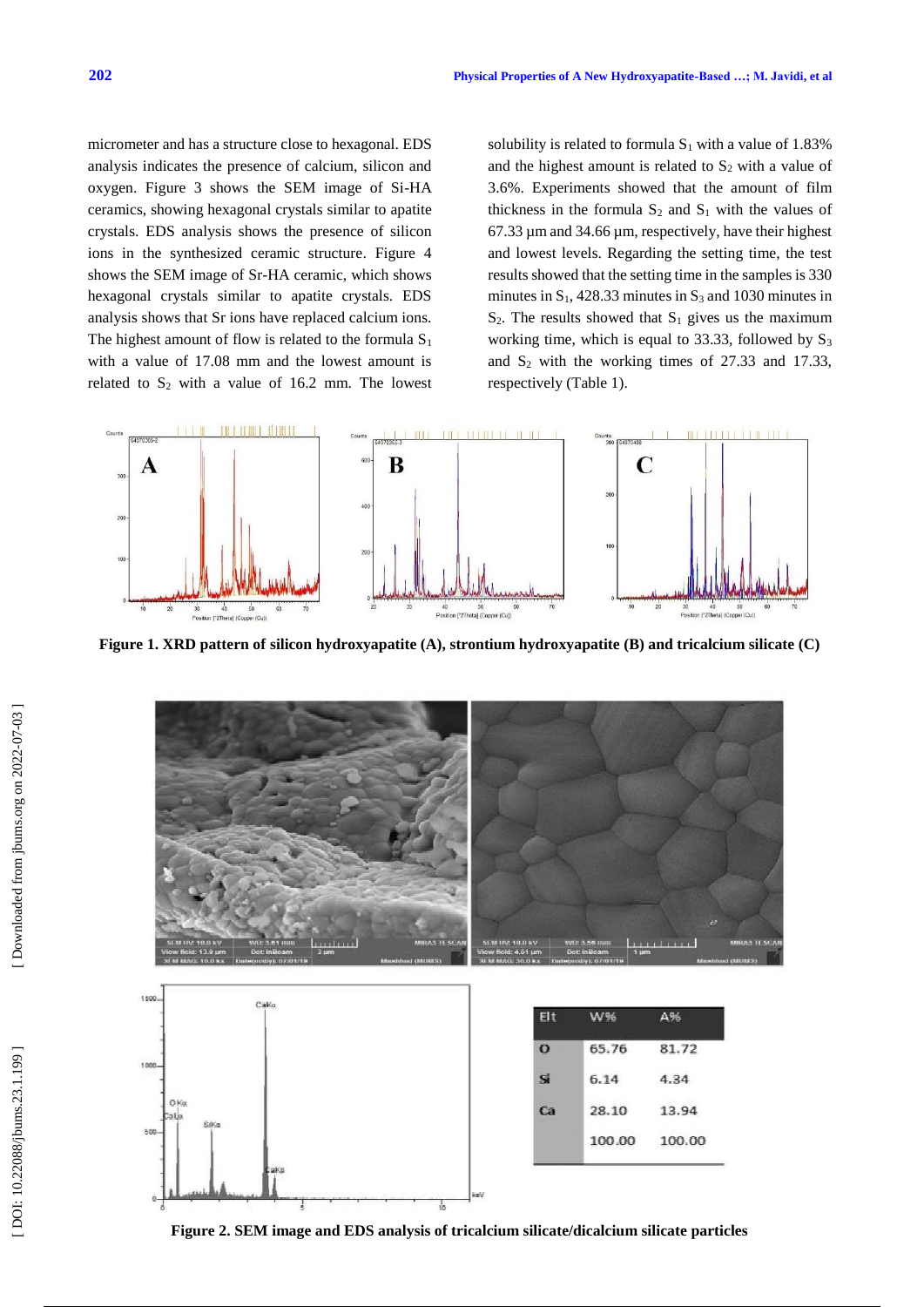

 $\frac{1}{10}$ **Figure 3. SEM image and EDS analysis of silicon hydroxyapatite particles**

ke\





**Figure 4. SEM image and EDS analysis of strontium hydroxyapatite particles**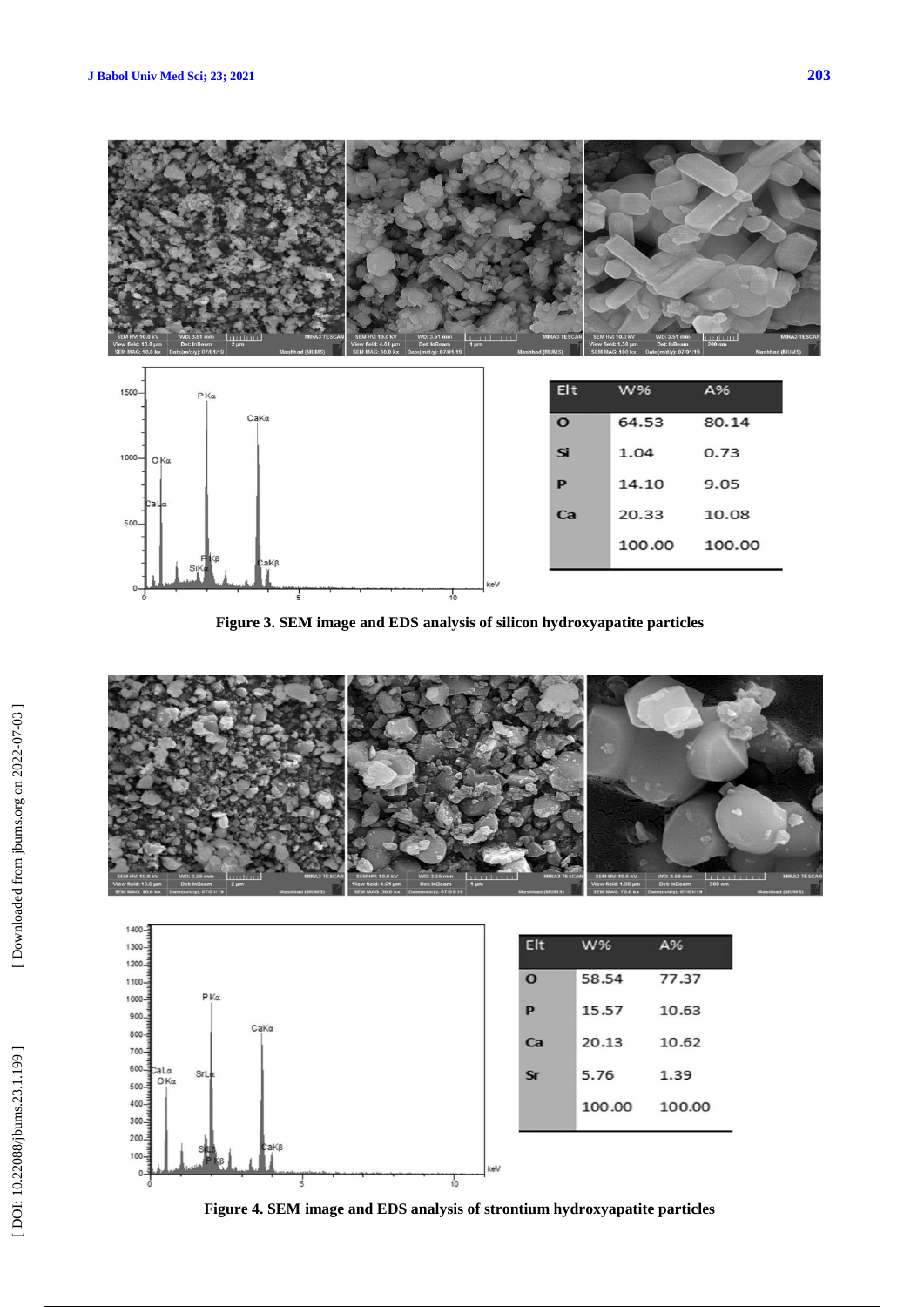|                |                                      |                   | for y hydroxyapathe search formulas |                      |                     |
|----------------|--------------------------------------|-------------------|-------------------------------------|----------------------|---------------------|
| <b>Sealer</b>  | <b>Flow</b>                          | <b>Solubility</b> | <b>Film Thickness</b>               | <b>Setting Time</b>  | <b>Working Time</b> |
|                | $Mean \pm SD$                        | $Mean \pm SD$     | $Mean \pm SD$                       | $Mean \pm SD$        | <b>Mean</b> ±SD     |
| Sĩ             | $17.080 \pm 0.227$                   | $1.883 \pm 0.152$ | $34.666 \pm 0.577$                  | $330.00 \pm 2.645$   | $33.333 \pm 1.154$  |
| $S_2$          | $16.203 \pm 0.058$                   | $3.666 \pm 0.115$ | $67.333 \pm 0.577$                  | $1030.00 \pm 10.000$ | $17.333 \pm 0.577$  |
| S <sub>3</sub> | $17.033 \pm 0.072$ $2.933 \pm 0.152$ |                   | $46.333 \pm 0.577$                  | $428.333 \pm 57.951$ | $27.333 \pm 0.577$  |

**Table 1. Values of mean and standard deviation of flow, solubility, film thickness, setting time and working time for 3 hydroxyapatite sealer formulas**

# **Discussion**

The results showed that sealer S1 with equal ratios of Si-HA and Sr-HA with the formula  $C_3S$  (50%)/ Sr-HA (25%)/ Si-HA (25%) and with equal ratios of Sr and Si showed better results compared to other formulas. These results also indicate that this sealer has results in accordance with ISO/FDIS6876:2012. In the study by Xing et al., which examined the effects of Sr and Si on the proliferation of human bone marrow stem cells (hBMSCs), the results showed that the effects of Sr and Si not only cause osteogenic differentiation in cells but also lead to angiogenesis (10).

Furthermore, the study of Mao et al. on the effects of Sr and Si in bioceramics on bone regeneration showed that these ions affect osteogenesis, osteoclastogenesis and angiogenesis as well as osteoporotic bone regeneration (11). The results of the study by Gao et al. showed the effect of these substances on the growth and adhesion of osteoblasts (12). The study by Rodríguez -Valencia et al. showed similar results regarding the function of Si and Sr ions in stimulating osteoblasts (13). These studies all emphasize the effect of Si and Sr on the stimulation and increase of osteoblast activity.

If Sr is adjacent to the hard tooth tissue, it replaces the structures of hydroxyapatite and forms strontium apatite, which forms structures with high acid resistance (14, 15). To prevent the cytotoxic effects of older sealers, silicon -based sealers have been introduced to the market with better sealing and adaptability (16). In addition, studies have shown that silicon reduces the number of osteoclast cells and increases vascularization. Studies by Han et al. showed that using sufficient amounts of silicon with PBS (Phosphate buffered saline) in the vicinity of the tooth leads to the formation of silicon -rich apatite crystals inside the tooth (17, 18).

One of the first steps in the application of new materials in dentistry is to study the physical and chemical properties of these materials. The experiments performed in this study are in accordance with the ISO/FDIS6876:2012 standard, which allows the obtained results to be compared with the results

obtained from other sealers in similar studies. According to these results, the highest amount of flow is related to the formula S1 with a value of 17.08 mm and the lowest amount is related to S2 with a value of 16.2 mm, which is an acceptable value when compared with the ISO/FDIS6876:2012 standard which states that the diameter of each disc after the flow test should be 17 mm or more. Regarding the solubility test, the lowest value is related to formula S1 with a value of 1.83% and the highest value is related to S2 with a value of 3.6%. In the values reported in ISO/FDIS6876:2012, the solubility standard is less than the 3% of stated mass, and when compared with this, the results obtained from S1 are considered excellent. The standard values of ISO/FDIS6876:2012 state that the film thickness of sealers must be 50 µm or less. According to the results of the present study, the amount of film thickness in formula  $S_1$  and  $S_2$  was 34.66  $\mu$ m and 67.33  $\mu$ m, respectively. Compared to the standard values, S1 has shown considerable results.

The results of the setting time in the present study showed the values of 330 minutes in  $S_1$ , 428.33 minutes in  $S_3$  and 1030 minutes in  $S_2$ . In ISO/FDIS6876:2012 standard values, the setting time must be exactly in the range of 30 minutes and less than 72 hours. As it turns out, the values obtained are at this time range. The results showed that  $S_1$  has the highest working time, which is equal to 33.33 minutes, followed by  $S_3$  and  $S_2$ with times of 27.33 and 17.33 minutes, respectively, which are in the standard values specified in ISO/FDIS6876:2012.

Lee et al. investigated the physical properties of flow, final setting time, radiopacity, and dimensional stability in 3 bioceramic sealers (EndoSequence BC, EndoSeal MTA and MTA Fillapex) and 3 epoxy resin based sealers (AHplus, AD Seal and Radic -Sealer). The results showed that the values obtained from the flow test regarding the formula  $S_1$  with a value of 17.08 mm and S <sup>3</sup> with a value of 17.033 mm in the present study are considered acceptable values in comparison with the ISO/FDIS6876:2012 standard, but compared to the values obtained in the study by Lee et al. on conventional sealers, they have lower flow (24).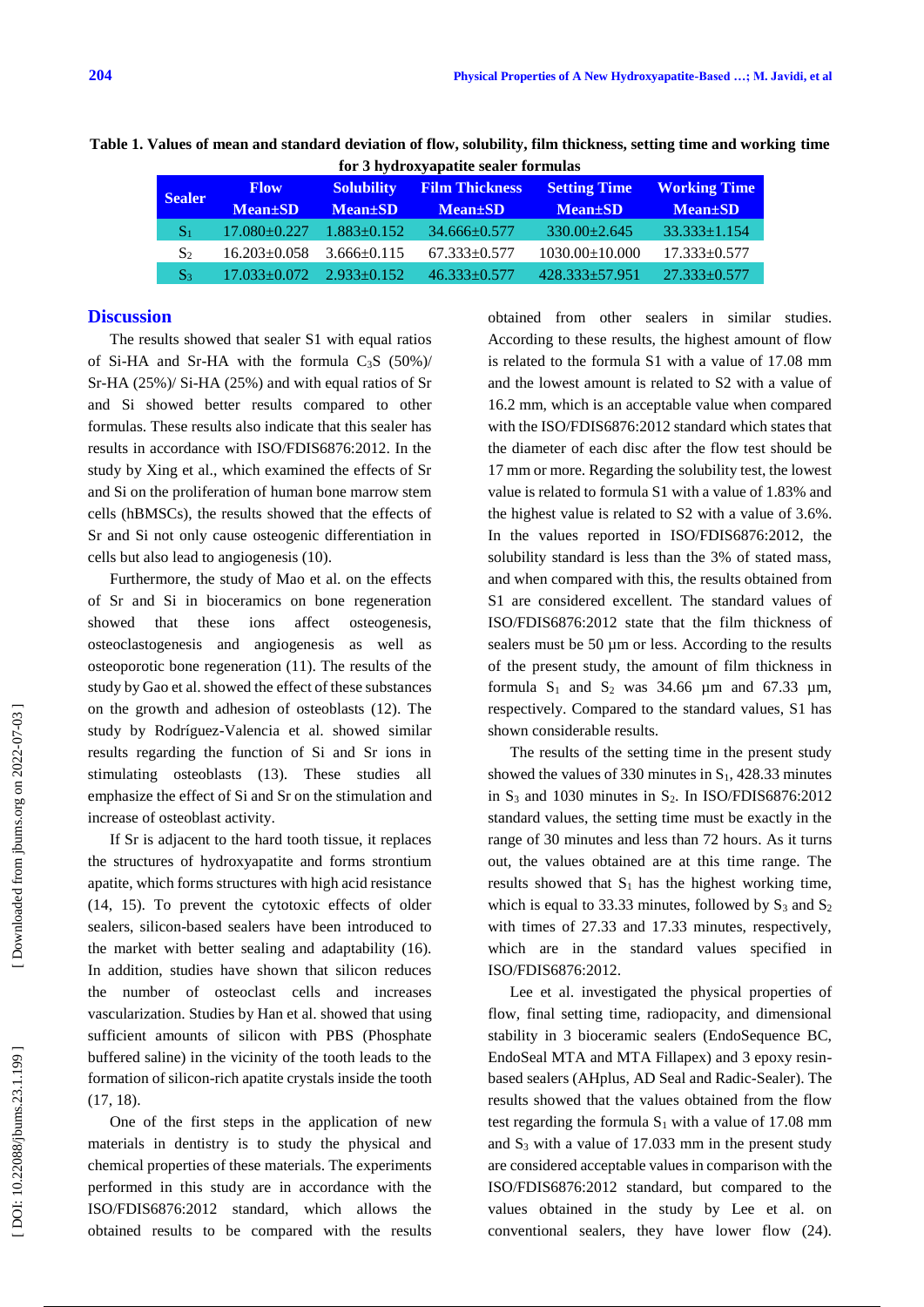Moreover, in the present study, the results showed that the obtained setting time falls within the range of conventional sealers (24).

Reasonable manufacturing cost, possibility of manufacturing the material inside the country, formulation and chemical composition different from other common endodontic materials are the positive points of the new cement. Among the advantages of this study is the evaluation of 5 series of physical properties of the new sealer together. In addition, all tests in this study were performed in accordance with ISO/FDIS6876:2012 guidelines, which makes all results comparable to international standards. It is recommended that additional studies be performed to evaluate cytotoxicity and genotoxicity, biocompatibility and other physical and chemical tests including push out test and test of dimensional changes, and if approved, clinical studies must be performed in this area. It seems that the new sealer based on hydroxyapatite with equal ratios of Si-HA and Sr-HA and formula  $S_1 = C_3S(50\%)/$ Sr -HA (25%)/ Si -HA (25%) is in accordance with ISO/FDIS6876:2012 standards .

### **Acknowledgment**

We would like to thank the Vice Chancellor for Research of Mashhad University of Medical Sciences for the financial support of the research and Mr. Javan for the statistical assessments. The results presented in this study have been taken from a student thesis (no. 692) in Mashhad University of Medical Sciences (MUMS) .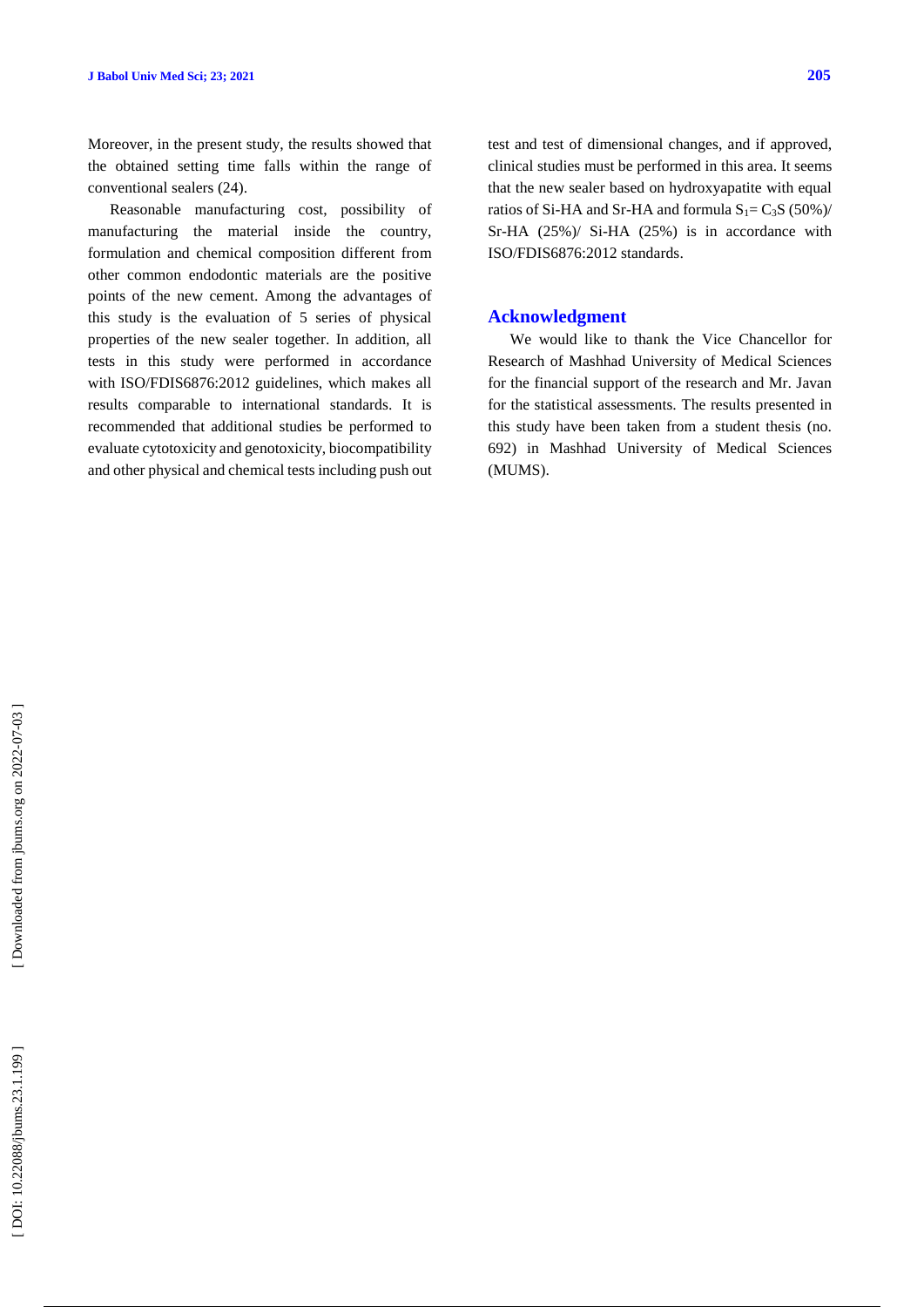# **Reference s**

1. Panchal V, Jeevanandan G, Subramanian E. Comparison of instrumentation time and obturation quality between hand K-file, H-files, and rotary Kedo-S in root canal treatment of primary teeth: A randomized controlled trial. J Indian Soc Pedod Prev Dent. 2019;37(1):75 -9.

2 .Ahmed HM, Versiani MA, De -Deus G, Dummer PM. [A new system for c](https://pubmed.ncbi.nlm.nih.gov/27578418/)lassifying root and root canal morphology. Int Endod J. 2017;50(8):761 -70.

3 .Collares FM, Leitune VC, Portella FF, Santos PD, Balbinot GS, Dos Santos LA, et al. Methacrylate [-based root canal](https://pubmed.ncbi.nlm.nih.gov/28644564/)  [sealer containing chlorexidine and alpha](https://pubmed.ncbi.nlm.nih.gov/28644564/) -tricalcium phosphate. J Biomed Mater Res B Appl Biomater. 2018;106(4):1439 -43.

4 .Zhang W, Li Z, Peng B. Assessment of a new root canal sealer's apical sealing ability. Oral Surg Oral Med Oral Pathol Oral Radiol Endod. 2009;107(6):e79 -82 .

5 .Bukhari S, Karabucak B. The Antimicrobial Effect of Bioceramic Sealer on an 8 -week Matured Enterococcus faecalis Biofilm Attached to Root Canal Dentinal Surface. J Endod. 2019;45(8):1047 -52.

6 .Zhou H -m, Du T -f, Shen Y, Wang Z -j, Zheng Y -f, Haapasalo M. In vitro cytotoxicity of calcium silicate -containing endodontic sealers. J Endod. 2015;41(1):56 -61.

7 .Sagsen B, Ustün Y, Demirbuga S, Pala K. Push ‐out bond strength of two new calcium silicate ‐based endodontic sealers to root canal dentine. Int Endod J. 2011;44(12):1088 -91.

8 .Laurent P, Camps J, About I. Biodentine(TM) induces TGF -β1 release from human pulp cells and early dental pulp mineralization. Int Endod J. 2012;45(5):439 -48.

9 .Candeiro GTM, Moura -Netto C, D'Almeida -Couto RS, Azambuja -Junior N, Marques MM, Cai S, et al. Cytotoxicity, genotoxicity and antibacterial effectiveness of a bioceramic endodontic sealer. Int Endod J. 2016;49(9):858 -64.

10 .Xing M, Wang X, Wang E, Gao L, Chang J. Bone tissue engineering strategy based on the synergistic effects of silicon and strontium ions. Acta Biomater. 2018;72:381 -95.

11 .Mao L, Xia L, Chang J, Liu J, Jiang L, Wu C, et al. The synergistic effects of Sr and Si bioactive ions on osteogenesis, osteoclastogenesis and angiogenesis for osteoporotic bone regeneration. Acta Biomater. 2017;61:217 -32.

12 .Gao J, Wang M, Shi C, Wang L, Wang D, Zhu Y. Synthesis of trace element Si and Sr codoping hydroxyapatite with non -cytotoxicity and enhanced cell proliferation and differentiation. Biol Trace Elem Res. 2016;174(1):208 -17.

13 .Rodriguez -Valencia C, Pereiro I, Pirraco RP, Lopez -Alvarez M, Serra J, Gonzalez P, et al. Human mesenchymal stem cells response to multi -doped silicon -strontium calcium phosphate coatings. J Biomater Appl. 2014;28(9):1397 -407.

14 .D'Onofrio A, Kent NW, Shahdad SA, Hill RG. Development of novel strontium containing bioactive glass based calcium phosphate cement. Dent Mater. 2016;32(6):703 -12.

15 .Bakhit A, Kawashima N, Hashimoto K, Noda S, Nara K, Kuramoto M, et al. Strontium ranelate promotes odonto - /osteogenic differentiation/mineralization of dental papillae cells in vitro and mineralized tissue formation of the dental pulp in vivo. Sci Rep. 2018;8(1):9224.

16 .Kontakiotis EG, Tzanetakis GN, Loizides AL. A l2 -month longitudinal in vitro leakage study on a new silicon -based root canal filling material (Gutta-Flow). Oral Surg Oral Med Oral Pathol Oral Radiol Endod. 2007;103(6):854-9.

17 .Han L, Okiji T. Bioactivity evaluation of three calcium silicate -based endodontic materials. Int Endod J. 2013;46(9):808 -14.

18 .Han L, Okiji T. Uptake of calcium and silicon released from calcium silicate –based endodontic materials into root canal dentine. Int Endod J. 2011;44(12):1081 -7.

19 .Madhuri GV, Varri S, Bolla N, Mandava P, Akkala LS, Shaik J. Comparison of bond strength of different endodontic sealers to root dentin: An in vitro push-out test. J Conserv Dent. 2016;19(5):461-4.

20 .Marciano MA, Guimaraes BM, Ordinola -Zapata R, Bramante CM, Cavenago BC, Garcia RB, et al. Physical properties and interfacial adaptation of three epoxy resin -based sealers. J Endod. 2011;37(10):1417 -21.

21 .Flores DS, Rached Jr FJ, Versiani MA, Guedes DF, Sousa -Neto MD, Pecora JD. Evaluation of physicochemical properties of four root canal sealers. Int Endod J. 2011;44(2):126-35.